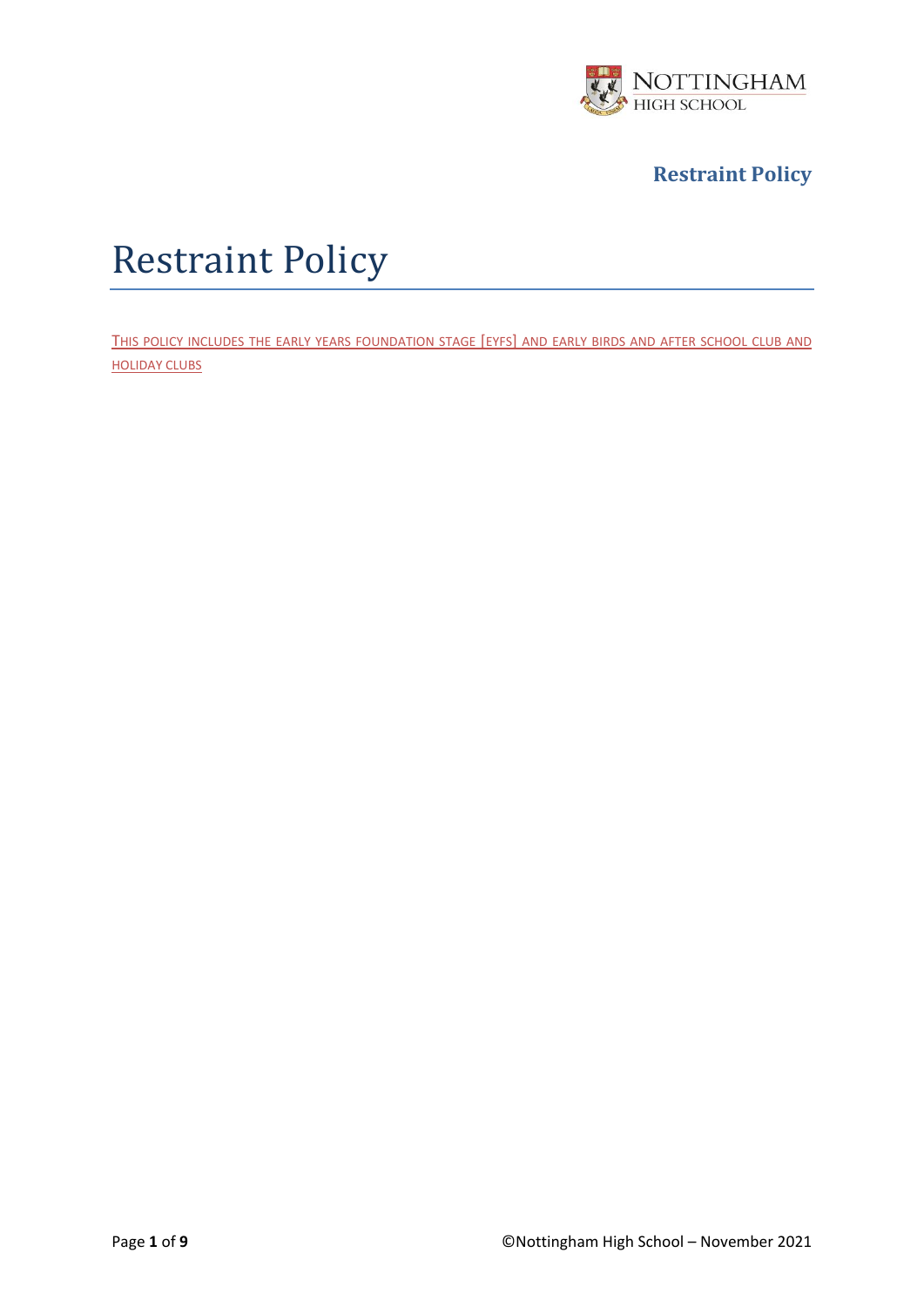

## **Contents**

| 2.  |  |
|-----|--|
| 3.  |  |
| 4.  |  |
| 5.  |  |
| 6.  |  |
| 7.  |  |
| 8.  |  |
| 9.  |  |
| 10. |  |
| 11. |  |
| 12. |  |
| 13. |  |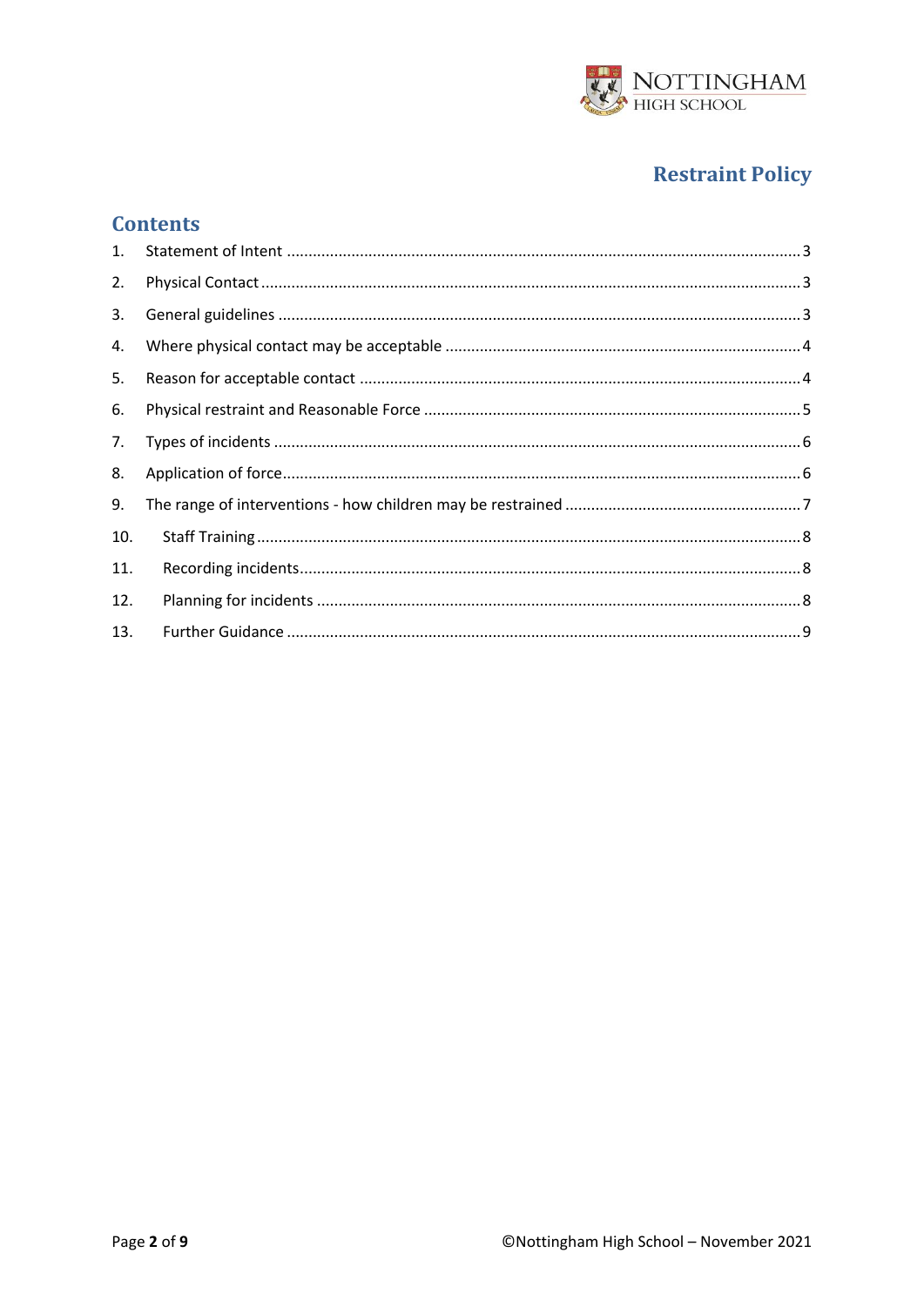

#### <span id="page-2-0"></span>**1. Statement of Intent**

The staff at Nottingham High School recognise the importance of safeguarding and promoting the welfare of children. We also recognise that all staff, including volunteers, have an active part to play in protecting our children from harm. All staff should provide a caring, positive, safe and stimulating environment promoting the social, physical and moral development of individual children.

#### <span id="page-2-1"></span>**2. Physical Contact**

During a child's time at school, particularly with the younger children, there will be occasions when the staff will need to have some form of physical contact with the children in their care. The school recognises that close, physical contact is vital in order to help them develop into well balanced, secure and happy individuals. The school is however aware of the need for clear boundaries for physical contact in order to protect everyone involved.

Physical contact may be misconstrued by a child, parent or observer.

Touching pupils, including well-intentioned gestures, can if repeated regularly lead to serious questions being raised.

## <span id="page-2-2"></span>**3. General guidelines**

As a general principle staff must not make gratuitous physical contact with their pupils. It is particularly unwise to attribute touching to their teaching style or as a way of relating to pupils. There may be some children for whom touching is particularly unwelcome. For example, some pupils maybe particularly sensitive to physical contact because of their cultural background or special needs or because they have been abused.

Where appropriate, staff should receive information on these children, whilst ensuring that all matters of confidentiality and sensitivity remain of paramount importance. In addition, there should be a common approach where staff and children are of different sexes. Physical contact with pupils becomes increasingly open to question as pupils reach and go through adolescence and staff should also bear in mind that even innocent and well-intentioned physical contact can sometimes be misconstrued.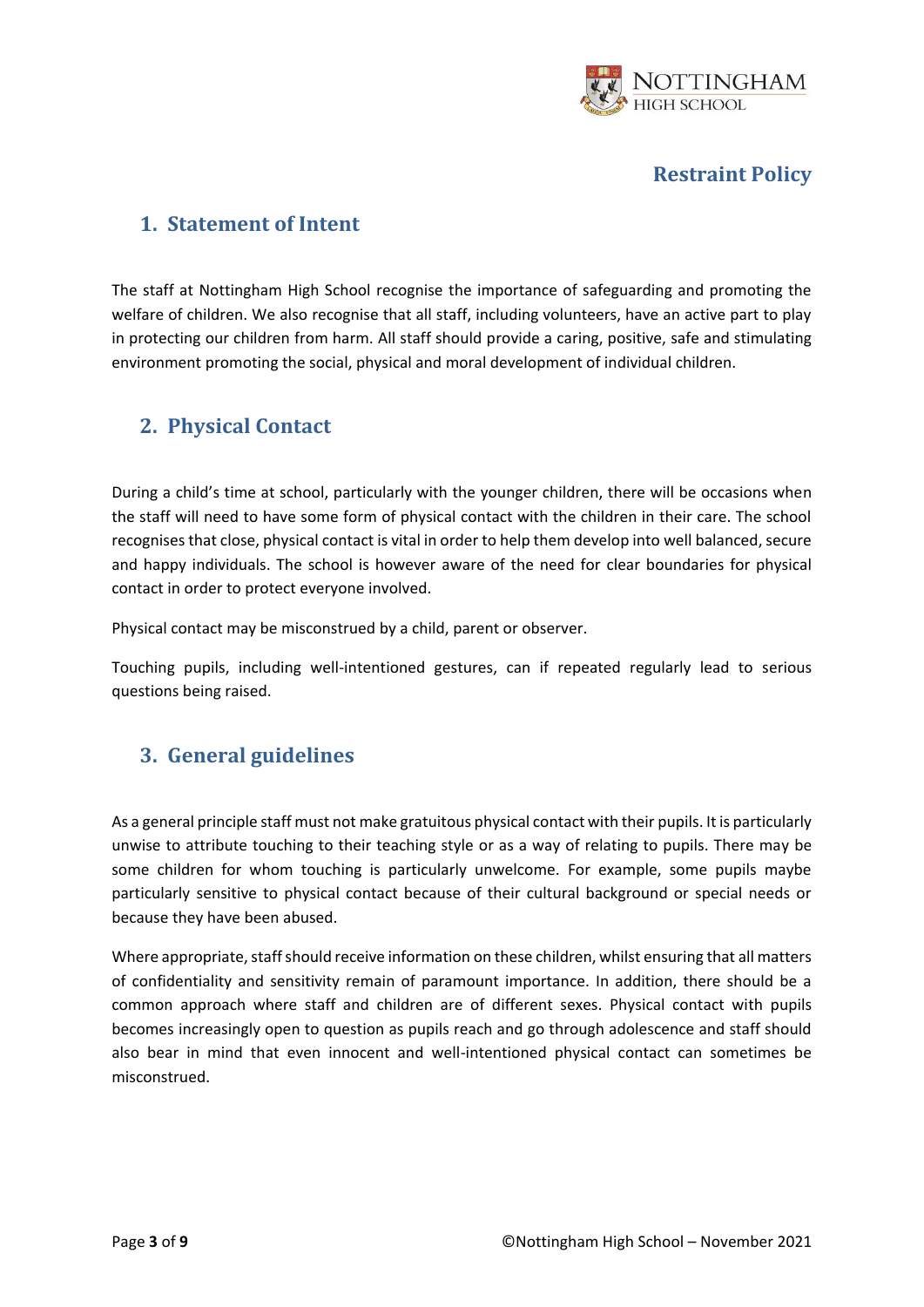

## <span id="page-3-0"></span>**4. Where physical contact may be acceptable**

There are occasions when physical contact with a child may be necessary, for example to demonstrate exercises or technique during PE lessons, during sports coaching, when providing first aid or during the dressing and undressing of younger children such as at swimming.

Particularly with younger children, there may be occasions where a distressed pupil needs comfort and reassurance, possibly due to an accident or disagreement, or a child struggling to separate from a parent or carer, which may include physical comforting such as a caring parent would give. Staff should use their discretion in such cases to ensure that what is normal and natural does not become unnecessary and unjustified contact, particularly with the same child over a period of time. Staff should use their own professional judgement when they feel a pupil needs this kind of emotional support and should reflect the child's needs, age and level of maturity. Where a member of staff has a particular concern about the need to provide this type of care and reassurance they should seek the advice and guidance of the Headmaster, The Head of IJS, the Deputy Head Teachers or DSL.

## <span id="page-3-1"></span>**5. Reason for acceptable contact**

- Consoling and reassuring a child who was upset, possibly due to an accident or disagreement.
- Consoling and reassuring a child struggling to separate from a parent or carer. Occasionally, when separating a child from a parent or carer, it is necessary to physically remove/transfer the child to a member of staff, with adult's consent.
- Helping with dressing or with dressing up clothes, adjusting clothing.
- Holding hands such as for reassurance, in circle games and role play or for safety reasons, e.g. crossing the road.
- Toileting children who still require adult support, e.g. lifting, supporting children on the toilet. Adults will always talk to children about what is happening and why and children will be encouraged to do this themselves.
- Changing the clothing of a child who may have soiled themselves. This may involve removing underwear and replacing with clean clothes, cleaning soiled body parts with antiseptic wipes. Colleagues will always be made aware that a child and staff member have left the room to deal with soiling. Doors should be left open, but modesty preserved.

Restraining a child for their own protection or the protection of others. This may include guiding children by the arm away from the situation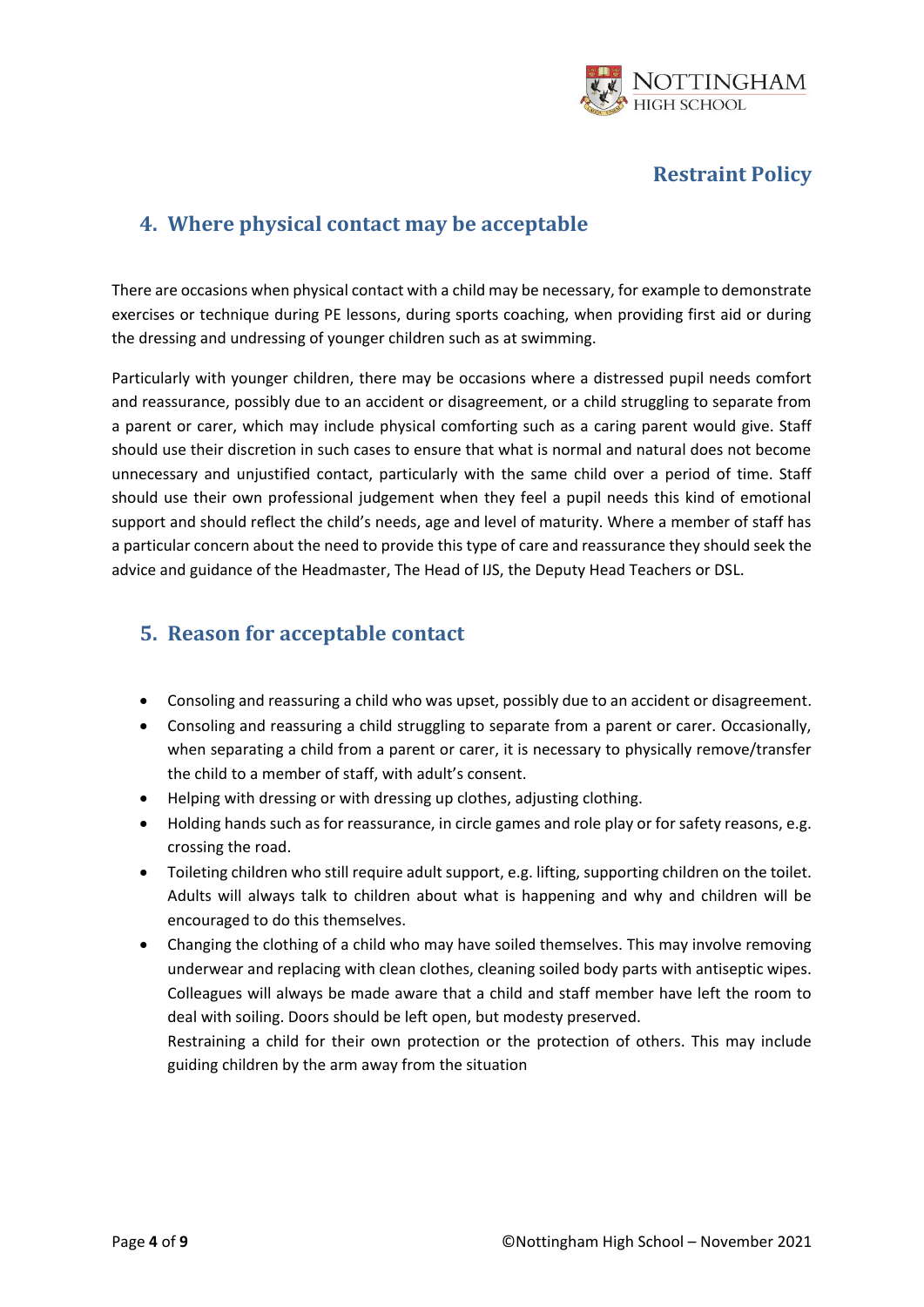

#### <span id="page-4-0"></span>**6. Physical restraint and Reasonable Force**

The Use of Reasonable Force in Schools

[\(https://assets.publishing.service.gov.uk/government/uploads/system/uploads/attachment\\_data/fil](https://assets.publishing.service.gov.uk/government/uploads/system/uploads/attachment_data/file/444051/Use_of_reasonable_force_advice_Reviewed_July_2015.pdf) e/444051/Use of reasonable force advice Reviewed July 2015.pdf) advises that there are circumstances when it is appropriate for staff in schools and colleges to use reasonable force to safeguard children and young people. The term 'reasonable force' covers the broad range of actions used by staff that involve a degree of physical contact to control or restrain children. This can range from guiding a child to safety by the arm, to more extreme circumstances such as breaking up a fight or where a young person needs to be restrained to prevent violence or injury. 'Reasonable' in these circumstances means 'using no more force than is needed'. The use of force may involve either passive physical contact, such as standing between pupils or blocking a pupil's path, or active physical contact such as leading a pupil by the arm out of the classroom.

Where there is an immediate risk of injury, a member of staff may need to take any necessary action that is consistent with the concept of 'reasonable force'. Before intervening physically, staff should wherever practicable, tell the pupil who is misbehaving to stop, and what will happen if they do not. Where at all possible, alternatives should be looked for such as distracting the child or suggesting a move to another area or the use of passive physical contact (such as standing between two fighting pupils). The staff member should continue to attempt to communicate with the pupil throughout the incident and should make it clear that physical contact or restraint will stop as soon as it ceases to be necessary. In such cases only the minimum force necessary will be used whilst maintaining a calm and measured approach.

Nottingham High School staff should not put themselves at risk of injury. In these circumstances, the staff member should remove the other pupils who may be at risk and seek assistance from a colleague or colleagues and if necessary telephone the police. Staff should inform the child/children that they have sent for help. Until assistance arrives, staff should continue to attempt to defuse the situation orally and try to prevent the situation from escalating. Where possible, staff should have another colleague present whilst restraining the pupil or having physical contact with the pupil.

When using reasonable force in response to risks presented by incidents involving children with SEN or disabilities or with medical conditions, colleagues should in considering the risks carefully recognise the additional vulnerability of these groups. They should also consider their duties under the Equality Act in relation to making reasonable adjustments, non-discrimination and their Public Sector Equality Duty.

Where a pupil's SEN, disability or medical condition might suggest that incidents may occur which might require the use of reasonable force, the school will consider planning positive and proactive behaviour support, for instance through drawing up individual behaviour plans for more vulnerable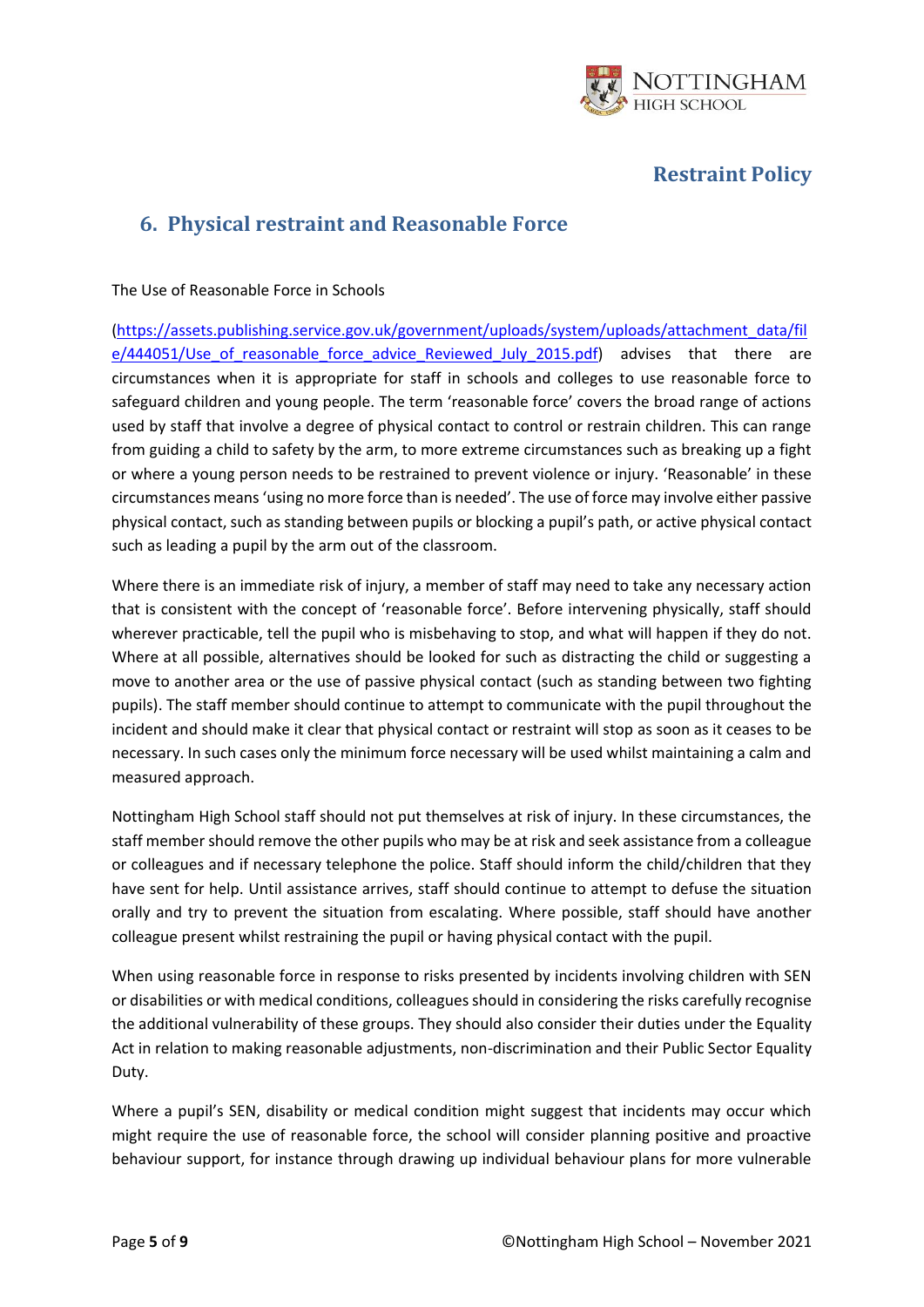

children, and agreeing them with parents in order to reduce the occurrence of challenging behaviour and the need to use reasonable force.

It should be noted that locking pupils in rooms for any reason (including pupil or staff safety) is potentially illegal and a breach of standards.

# <span id="page-5-0"></span>**7. Types of incidents**

There are a wide variety of situations in which reasonable force might be appropriate, or necessary, to control or restrain a child. They will fall into three broad categories:

- 1. Where action is necessary in self-defence or because there is an imminent risk of injury.
- 2. Where there is a developing risk of injury, or significant damage to property.
- 3. Where a pupil is behaving in a way that is compromising good order and discipline.

Examples of situations that fall within one of the first two categories are:

- A child attacks a member of staff or another pupil
- Children are fighting
- A child is engaged in, or is on the verge of committing, deliberate damage or vandalism to property
- A child is causing, or at risk of causing, injury or damage by accident, by rough play, or by misuse of dangerous materials or objects
- A child is running in the playground in a way in which he or she might have or cause an accident likely to injure him or herself or others
- A child absconds from a class or tries to leave school (N.B. this will only apply if a child could be at risk if not kept in the classroom or at school).

Examples of situations that fall into the third category may include:

- A child persistently refuses to obey an order to leave a classroom.
- A child is behaving in a way that is seriously disrupting a lesson.

# <span id="page-5-1"></span>**8. Application of force**

Physical intervention can take several forms. It might involve staff:

- physically interposing between pupils
- blocking a child's path
- holding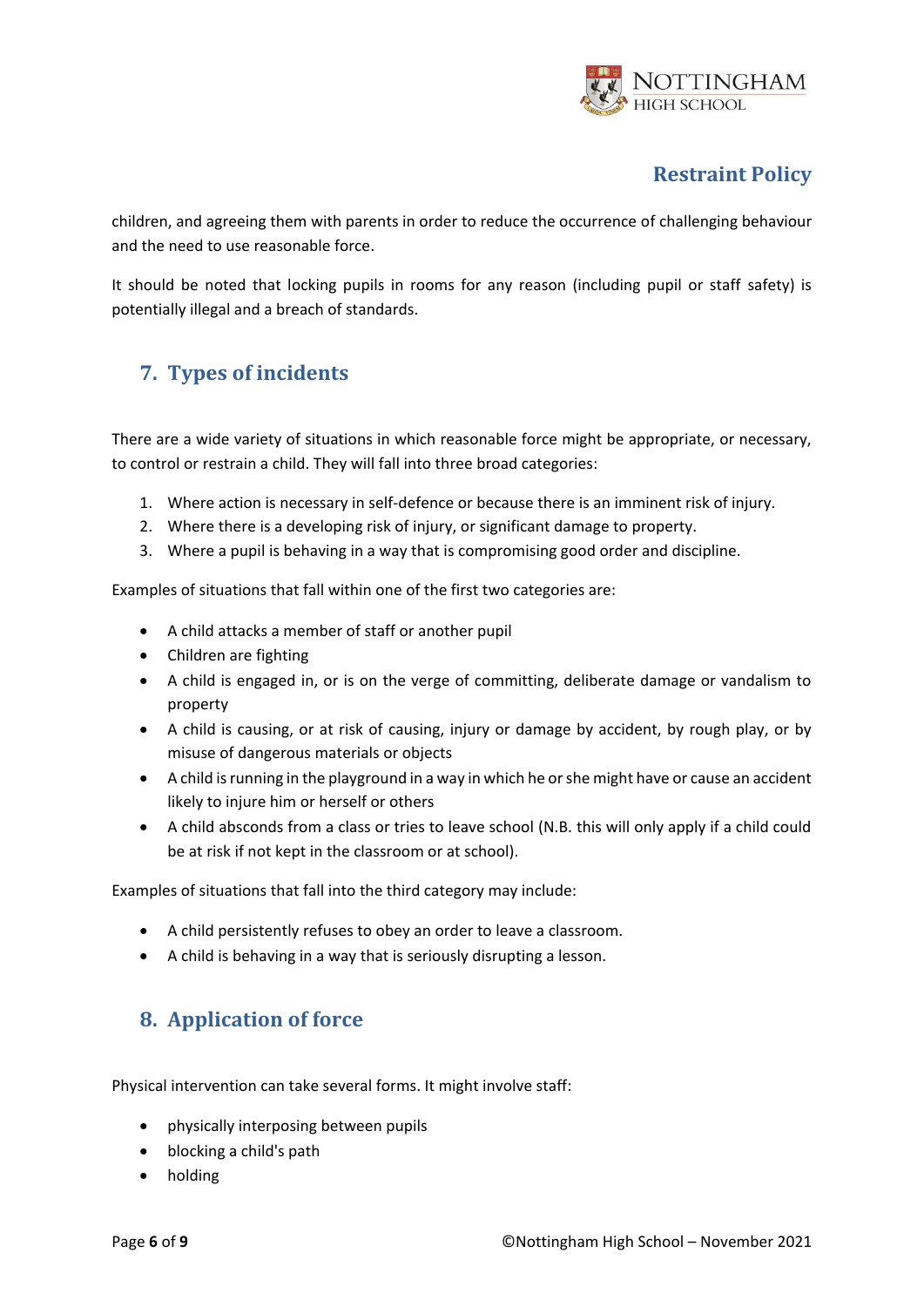

- pushing
- pulling
- leading a child by the hand or arm
- shepherding a pupil away by placing a hand in the centre of the back or in extreme circumstances, using more restrictive holds.

In exceptional circumstances, where there is an immediate risk of injury, a member of staff may need to take any necessary action that is consistent with the concept of 'reasonable force': for example to prevent a young child running off a pavement onto a busy road, or to prevent a child hitting someone, or throwing something.

In other circumstances staff should not act in a way that might reasonably be expected to cause injury.

Staff should not:

- Hold a child by the neck or collar, or in a way that may restrict their ability to breathe
- Slap punch or kick the child
- Twist or force limbs against a joint
- Trip up a child
- Hold or pull a child by the hair or ear
- Hold a child face down on the ground

## <span id="page-6-0"></span>**9. The range of interventions - how children may be restrained**

In the unlikely event of a staff member needing to use restrictive physical intervention, the following points should be noted:

- Restrictive physical intervention must be consistent with the concept of reasonable force
- Locking pupils in rooms for any reason (including pupil or staff safety) is potentially illegal
- The circumstances must warrant the use of force
- The degree of force employed must be in proportion to the circumstances of the incident and the minimum to achieve the desired result.
- Avoid causing pain or injury
- Avoid holding or putting pressure on joints
- In general, hold long bones
- Do not hold a pupil face down on the ground or in any position that might increase the risk of suffocation.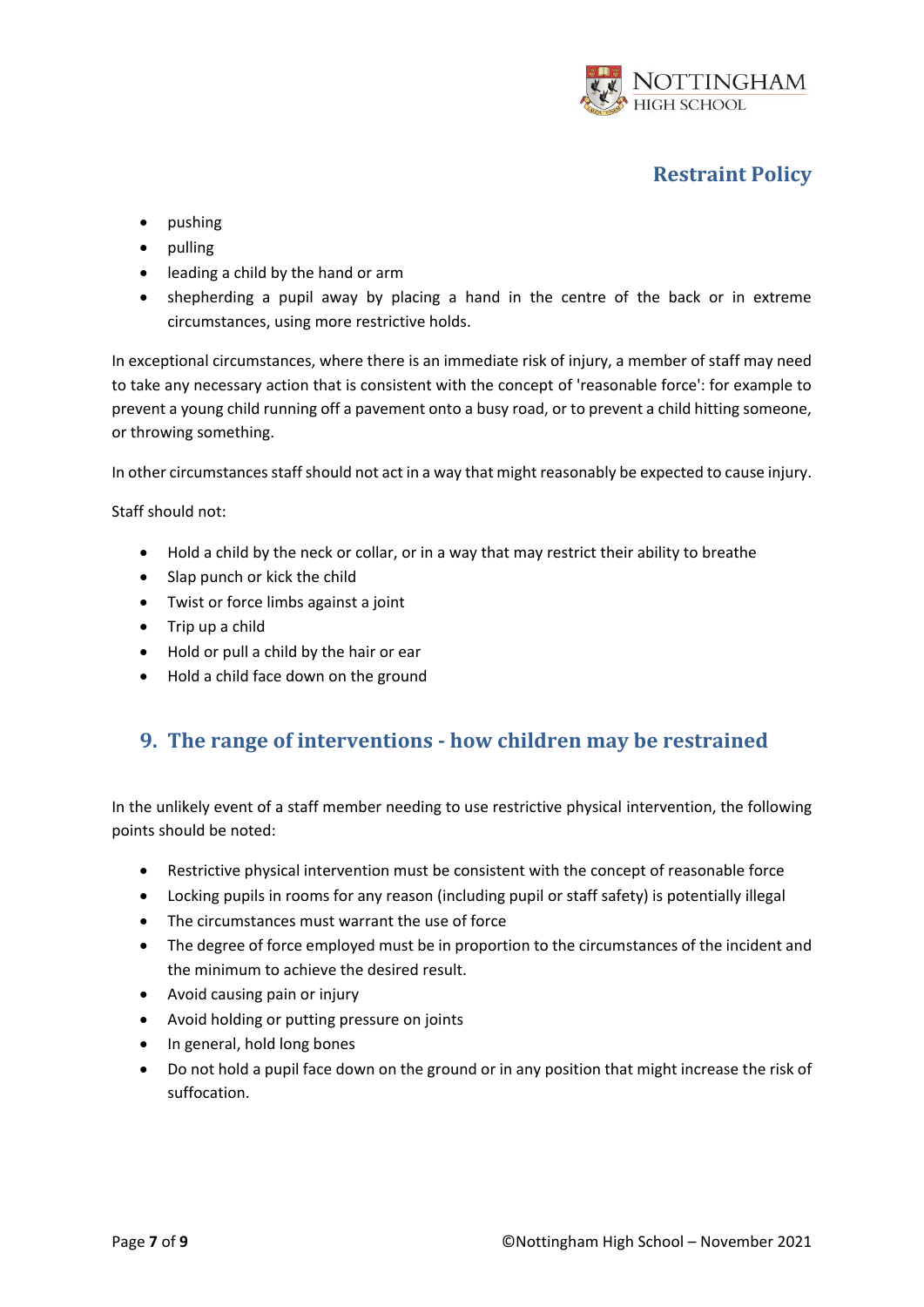

# <span id="page-7-0"></span>**10. Staff Training**

The School will take appropriate decisions about staff training within our School context. If any additional training is needed, following changes in national guidance or within our School context, the School will give relevant staff access to appropriate INSET courses.

# <span id="page-7-1"></span>**11. Recording incidents**

Any member of staff involved in an incident requiring physical intervention must inform the Headmaster or Head of IJS as soon as possible following the event and write a detailed report of the incident to help prevent any misunderstanding or misrepresentation of the situation.

A guide for recording would be to note:

- The circumstances prior to the intervention
- A description of events during the incident
	- $\circ$  The concern which led to the intervention
	- o The alternative methods considered and/or attempted
	- o Witnesses to the incident or other staff/pupils involved
- Events following the incident

SMT will be available to help the recording of the incident, if necessary. The Headmaster or Head of IJS will consider if the report should be passed to the DSL.

<span id="page-7-2"></span>Parents and/or carers should be informed on the same day or as soon as reasonably practical.

## **12. Planning for incidents**

If the school is aware that a child is likely to behave in a way that may require physical control or restraint, it will plan how best to respond in the situation.

The school will endeavour to:

• Manage the pupil and situation by diffusing the situation